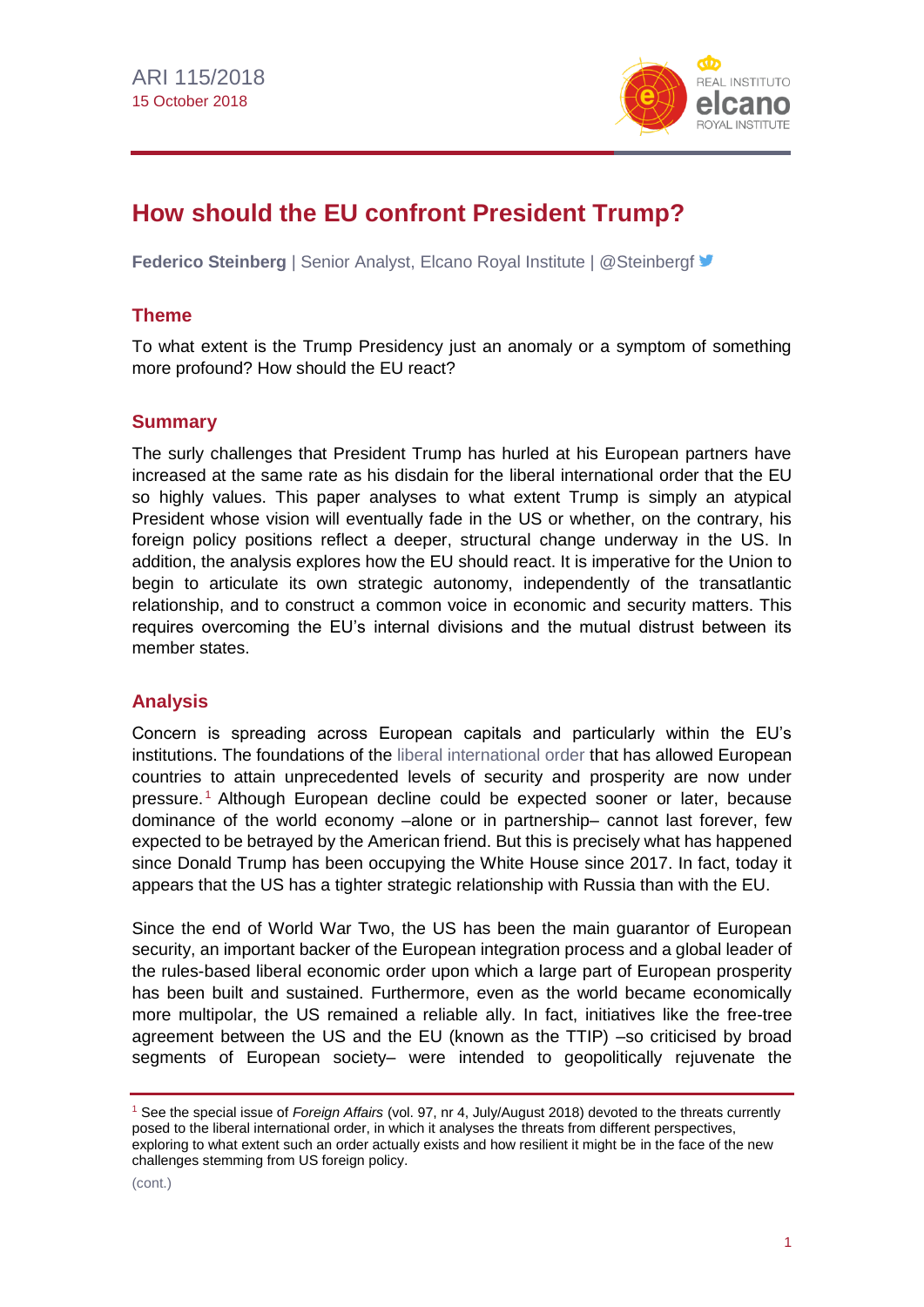transatlantic relationship, to allow the West to maintain its global leadership and to establish the ground rules for 21<sup>st</sup> century globalisation in the face of the rise of emerging powers.<sup>2</sup> But these initiatives have not prospered. Trump has rejected the TTIP (although it now appears he wants to salvage its least controversial component, a further reduction in tariffs on merchandise trade) and he is now abandoning Europe to its own fate. He has no interest in leveraging the transatlantic space or in cooperating with other traditional allies of the US to deal with a rising China (which Trump perceives as the main threat to US hegemony). Indeed, Trump is willing to bury the very same multilateral institutional apparatus –especially NATO and the World Trade Organisation (WTO)– that the US very comfortably led until just a short time ago.

But the worst for Europe is that Trump recently switched from merely criticising the EU to attacking it outright.<sup>3</sup> His friendship with the anti-European, xenophobic and illiberal movements that have become increasingly popular within the Union –and now threaten to destroy it from within– is especially worrying for the establishment in Brussels, Paris and Berlin. For Trump, 'the European Union is possibly as bad as China, just smaller… It's terrible what they did to us… Last year… if you look at the trade deficit… 151 billion dollars…. On top of that, we spend a fortune on NATO to protect them' (as Trump said in a recent interview with Fox News, 1/VII/2018). He has even said clearly that 'the European Union is a foe (because of) what they do to us in trade' (in another interview with CBS, 15/VII/2018). Trump is the first US President to see the Union as an economic rival rather than as a geopolitical ally. Furthermore, Trump is more comfortable with strong authoritarian leaders like Putin, Xi Jinping and Erdogan –something the elegant and diplomatic Europeans find incomprehensible– than he is with the Presidents of the G-7, whose powers are limited by the liberal democratic system's checks and balances and the separation of powers that seem to bother Trump so much.

Although the President of the European Commission, Jean Claude Juncker, was able to come to an agreement with Trump in June 2018 to call a truce in the transatlantic trade war, his attitude towards Europe in recent months has been rude and threatening.<sup>4</sup> He has demanded that Russia be admitted again as a member of the G-7 (after having been expelled from the group in the wake of the annexation of Crimea), refused to sign the G-7's joint communiques, accused Germany of being subject to Russia on account of its energy dependency, came up with the impossible demand that NATO's member countries raise their defence spending to 4% of GDP if the US is to remain loyal to the organisation (the commitment is currently 2% but only a few countries meet it) and has often claimed that Brexit –a tragedy for Europe– is wonderful, adding that had Theresa May followed his advice negotiations would have been more in her favour, and that the UK should sue the EU.

<sup>&</sup>lt;sup>2</sup> See Federico Steinberg (2013), 'Negociaciones comerciales entre la UE y EEUU: ¿qué hay en juego?', ARI nr 42/2013, Elcano Royal Institute.

<sup>3</sup> In September 2018 the US-based Brookings Institution launched a new tool, the *Transatlantic Scorecard*, to evaluate the state of the transatlantic relationship. In its first edition the relationship had the noticeably low score of only 3.6 points out of 10. For details se[e https://www.brookings.edu/research/trans-atlantic](https://www.brookings.edu/research/trans-atlantic-scorecard-september-2018/)[scorecard-september-2018/.](https://www.brookings.edu/research/trans-atlantic-scorecard-september-2018/)

<sup>4</sup> In any case, it is only a fragile truce: the import tariffs imposed by the US on European steel and aluminium, as well as the reprisal tariffs levied by the EU on US products, have now come into effect and will not, for the moment, be rescinded.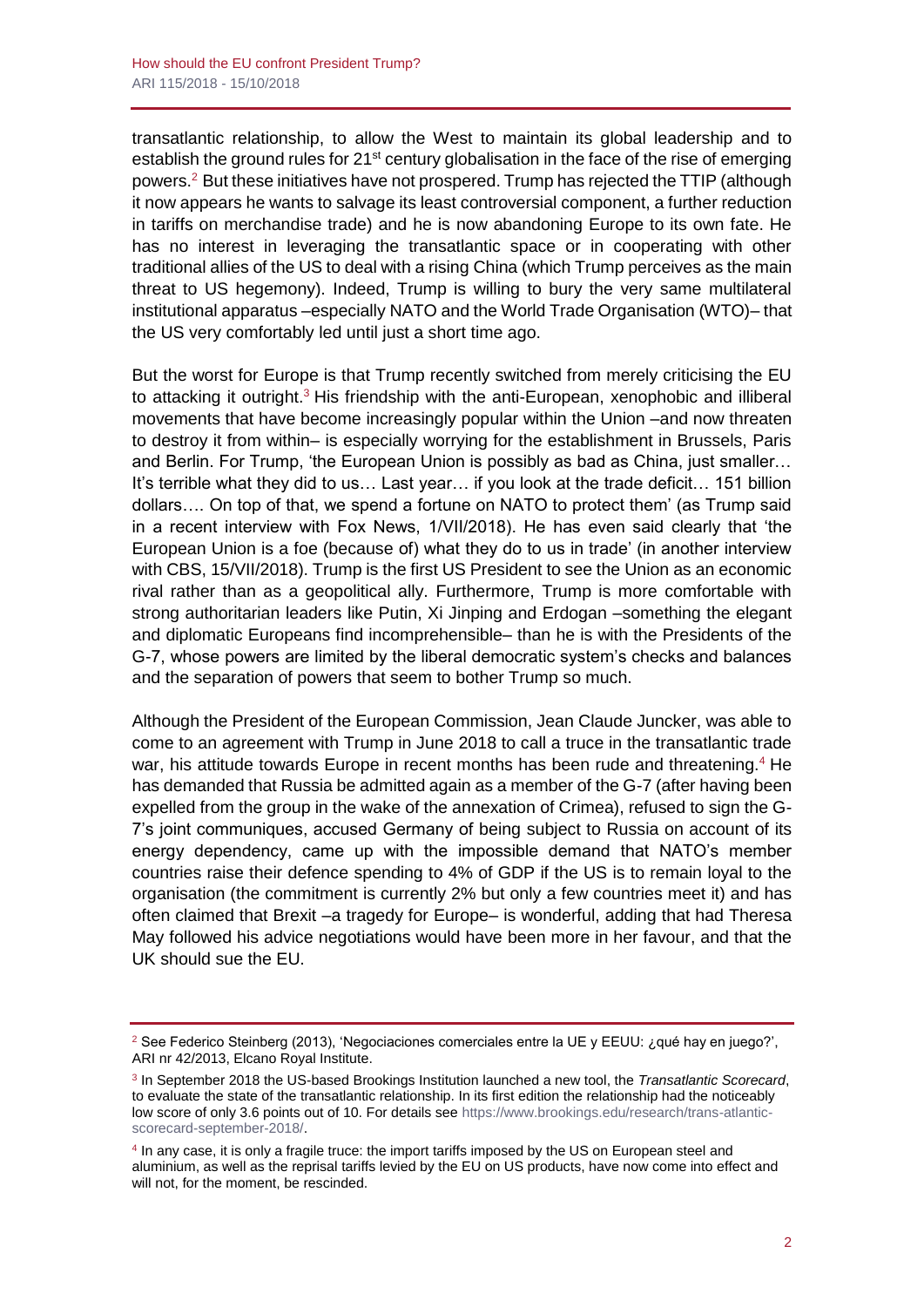In short, Europe's leaders feel bewildered, betrayed, uncomfortable and vulnerable. Aware that Trump's manner is particularly corrosive to international cooperation in general and to the transatlantic relationship specifically, they are in a quandary about how best to react.

#### Containment or confrontation

For the EU to respond to Trump, it must first understand what it is facing. For the time being there are two competing theories: (1) that Trump is a transient anomaly; or (2) that on the contrary he is a symptom of something deeper that has come to stay, which would force European countries (and especially the EU) to modify both their foreign policy and their alliances (particularly in security and defence).

Most Europeans would prefer to think that Trump is just an accident, the result of an accumulation of circumstances that unexpectedly took him to the White House and that once his term comes to an end he will have been just a bad dream. This idea assumes that Trump would not have reached the Presidency had it not been for the anomaly that an outsider won the Republican primaries, that the winner of the popular vote –Hillary Clinton– failed to win a majority of Electoral College votes and that certain aspects of the election campaign were 'interfered with' in the social media. According to this interpretation, Trump –only the second populist and anti-establishment President in US history (the first was Andrew Jackson, President from 1829 to 1837)– will cause no lasting structural changes in US foreign policy and that the liberal international order beloved by –and convenient to– Europeans will survive. Indeed, Jackson's eight years as President did not essentially change the nature of the US at that time or its still marginal role in the world. If such a hypothesis proves correct, what Europe should do would be to weather the storm without losing its dignity while keeping up a continuous and constructive dialogue with those who continue to advocate a stronger transatlantic relationship, especially the liberal internationalists of the Republican Party. It should respond prudently to Trump's bravado, particularly on trade matters, but without significantly modifying its position in the expectation that the next US President will be 'normal', understand the value of the Atlantic Alliance, support European integration and once again be willing to sustain, with the help of others, the increasingly necessary structures of global governance. Indeed, many Europeans –perhaps confusing desire with reality– do not believe that Trump will even complete his first term due to a possible impeachment and that, in any case, he will not be re-elected in 2020.

However, there is another possibility that Europeans are reluctant to accept but might be a truer reflection of current developments: that 'Trumpism' goes beyond Trump himself and points both to the deepening fractures within American society and to **a readjustment of US national interests in an increasingly multipolar world** and the West in decline. Therefore, Trump's election might well reflect a structural discontent of American voters –with the establishment, the cosmopolitan liberals of the East and West coasts, and with the unfair distribution of the benefits of globalisation and technological change– that has come to stay. Such a sentiment is echoed in Europe by support for Brexit, the rise of political parties like Lega in Italy and the National Front in France, and in the position of the current Austrian Chancellor and the illiberal policies implemented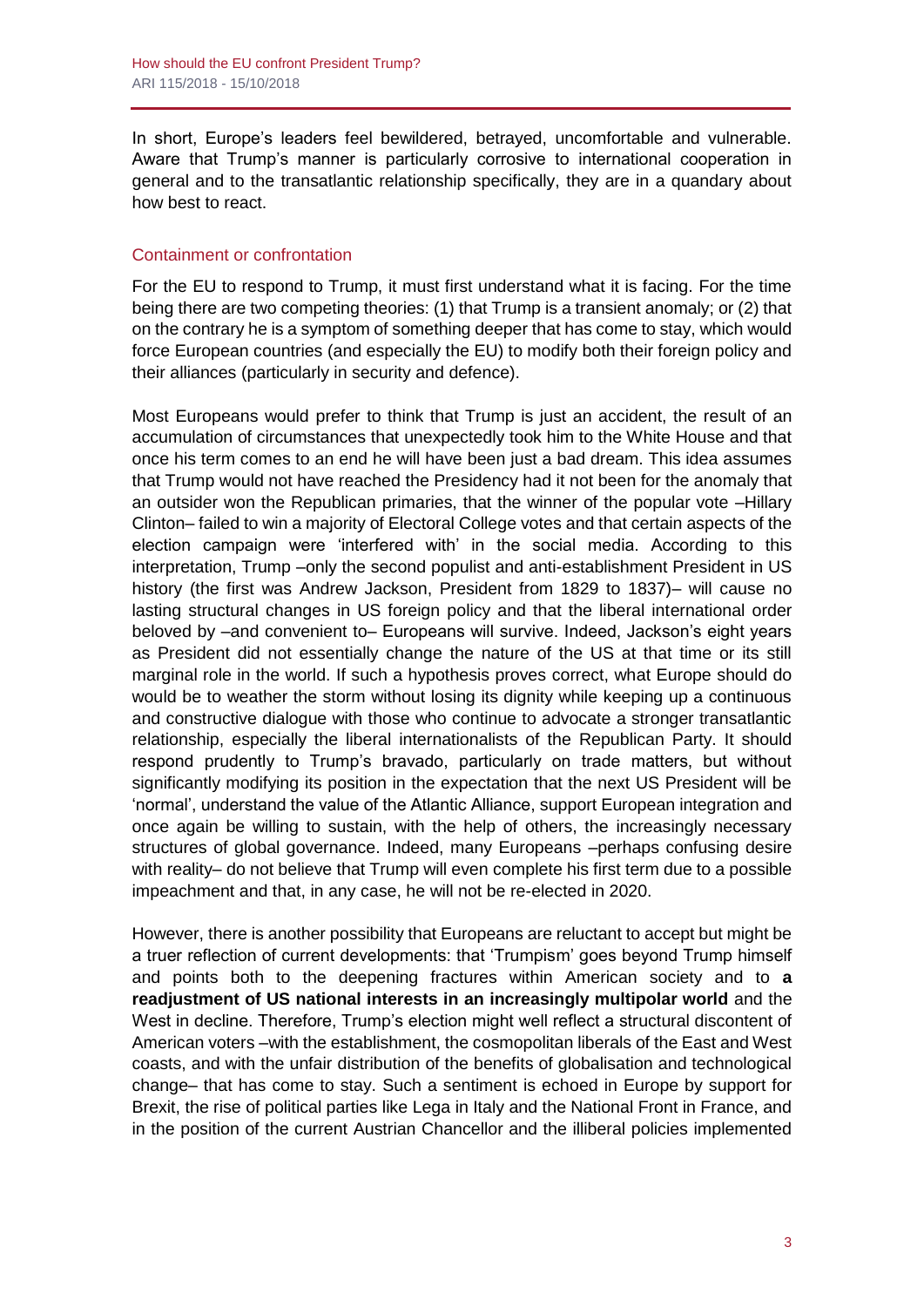by the Hungarian and Polish governments without their popularity being diminished.<sup>5</sup> Beyond this leading to electorates that are more inclined to tighter border controls and protectionism (summed up by Trump's 'America First', whose effects are beginning to be felt), there is now a greater likelihood of Trump being re-elected in 2020 and of US foreign policy becoming increasingly isolationist and more focused on containing the rise of China, which would be damaging for the EU.

Under such a scenario, the US would gradually withdraw the **security umbrella** it has deployed on Europe's behalf for over 70 years, forcing Europeans to take responsibility for their own security (and, above all, for their relationship with Russia). Thus, although the next President might be better mannered and less aggressive than Trump, it is possible that the US might consider that being the main provider of global public goods –from security to the existence of legitimate rules-based international economic governance structures– is no longer in its own best interests. After all, the US economy is relatively closed compared with Europe's or China's, so that a certain erosion of economic globalisation might be less damaging to it than to others, particularly as it is well on the way to achieving energy independence, is retaining its structural power within the global financial system and can still use its power to ensure its commercial and technological interests are respected in a global economy where might is right. Furthermore, US public opinion –disenchanted with globalisation in the face of increasing inequality and rising protectionism– may not have the appetite to reverse Trump's isolationist bent.

To the extent that the key geopolitical confrontation of the  $21<sup>st</sup>$  century will take place between China and the US, from a geostrategic point of view it might make sense for the US Administration to weaken the EU to prevent it from adopting a position of neutrality as regards disputes between the two global powers, particularly in economic issues. In fact, a careful look at Obama's foreign policy already reveals some signs of a strategic US retreat. However, because the former US President was more popular than Trump in Western Europe, his 'pivot to Asia' and his refusal to commit the US militarily to disputes near Europe's borders went relatively unnoticed (although it must be said that Obama never championed protectionism, question international institutions or try to weaken the EU, even if he did ask his European allies to increase their defence spending).

Therefore, the US has been paying increasingly less attention to international affairs for years now, while attempting to reduce its foreign policy spending in order not to suffer what the historian Paul Kennedy has called imperial overstretch. Historically the phenomenon has led to the collapse of empires that were simultaneously engaged on too many external fronts. $6$  Trump did not begin the trend and it seems unlikely to be significantly reversed in the future.

<sup>5</sup> See the special section of *The Economist* in its issue of 15/IX/2018.

<sup>6</sup> See Paul Kennedy (1988), *The Rise and Fall of the Great Powers: Economic Change and Military Conflict from 1500 to 2000*, Unwin Hyman, London.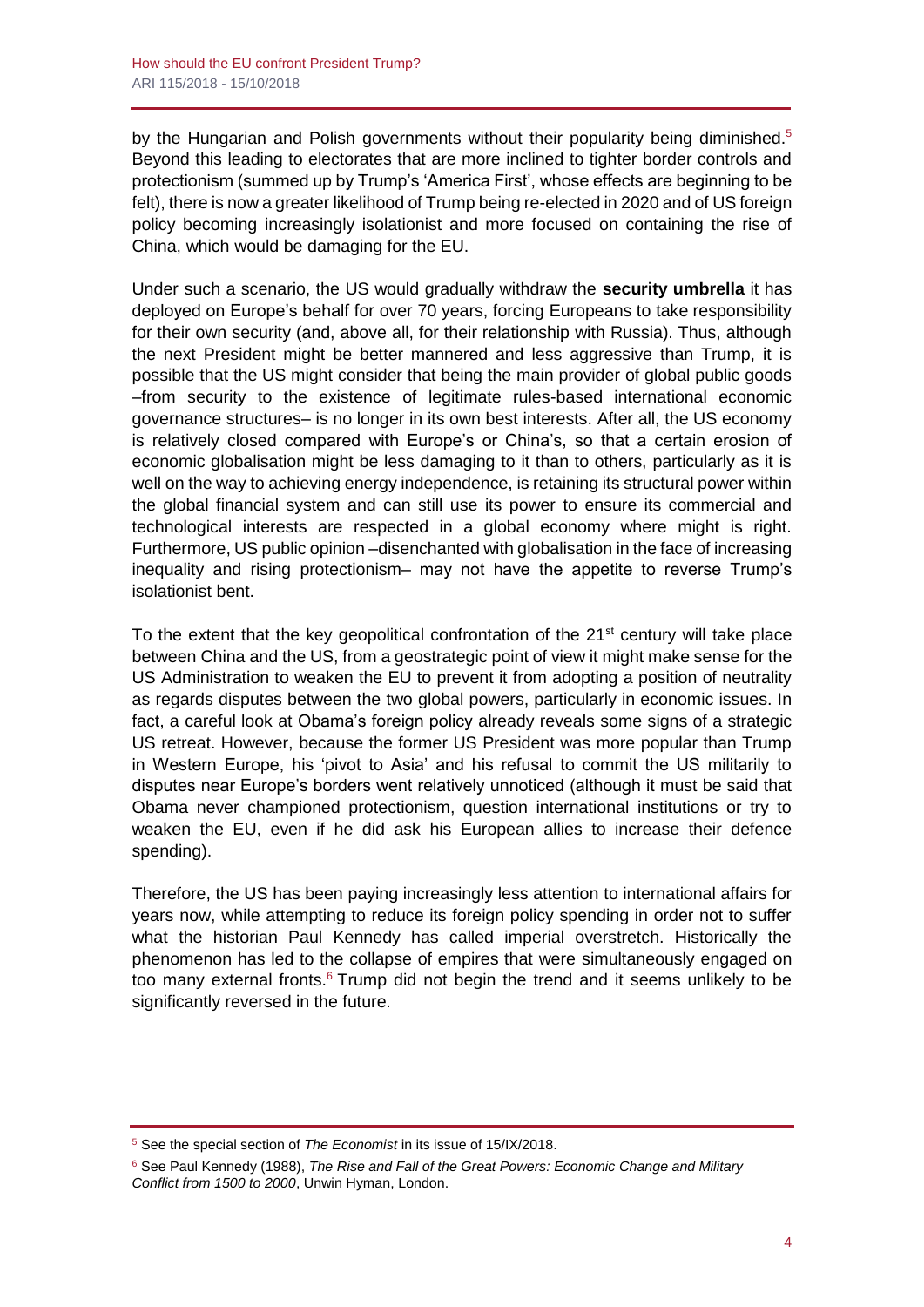#### What should the EU do?

Only time will tell whether Trump is just an accident, or even how long his presidency will last. But it does seem clear that the longer Trump is in the White House, the greater will be the erosion of the multilateral liberal order, especially of the WTO and the Atlantic Alliance, and the more difficult it will be for his successor to rebuild the relationship with Europe. The EU would do well to imagine itself in the worst possible scenario –as Angela Merkel has already suggested–, seek greater strategic autonomy, re-think its relationship with China and strengthen its alliances with countries that share its values. Such a coalition should begin with Canada, Japan and Latin America, and then try to expand from there.

The main problem facing the EU in this regard is that it is not a state and therefore lacks a real common foreign policy and security strategy. Even its enormous economic power is projected in a fragmentary way and is not integrated with other aspects of strategy. Europe is a **'herbivorous power'** in an increasingly carnivorous world where great power rivalry is rapidly undermining the system of multilateral rules within which the Union most comfortably operates.<sup>7</sup> In such a new international context, in which international law is increasingly being displaced by the law of the jungle, the EU appears divided, a player who is slow, unwieldy and ineffective compared with the US, China, Russia and even India. While it once used to be seen as an economic giant and a political dwarf, the truth of the matter is that the EU's economic weight is now already diminishing<sup>8</sup> while the new international geopolitical situation is condemning it to a further erosion of its political influence unless it can find a way to project itself both economically and militarily with a single and consistent voice.

In terms of defence, for instance, it is true that the sum of EU member-state military expenditure is considerable (close to US\$200 billion, nearly four times Russia's, if only one third of the US total). However, the EU does not engage in military spending jointly and can therefore not exploit economies of scale or optimise the distribution of tasks. Any progress in integrating European defence policies more quickly would be welcome. In fact, steps have been taken in the past two year that would have been unthinkable a decade ago. At the end of 2017 25 European countries established the EU's [Permanent](http://www.realinstitutoelcano.org/wps/portal/rielcano_en/contenido?WCM_GLOBAL_CONTEXT=/elcano/elcano_in/zonas_in/ari102-2017-arteaga-strategic-autonomy-european-defence)  [Structured Cooperation](http://www.realinstitutoelcano.org/wps/portal/rielcano_en/contenido?WCM_GLOBAL_CONTEXT=/elcano/elcano_in/zonas_in/ari102-2017-arteaga-strategic-autonomy-european-defence) (PESCO) for security and defence. In addition, nine countries, including the UK, have agreed to create a multinational command structure to facilitate the availability and deployment of reinforcements. While it cannot yet be called a rapid intervention force, both doctrine and equipment are now shared within this structure, which allows quicker decision making. In addition, the European budget for 2021-27, currently under negotiation, will almost certainly include for the first time a line-item of €1.5 billion annually for defence-related research and development. But there is still a need to develop better strategic thinking and be more ambitious at a European level, given that presently European collective defence is still ruled out by the current European

<sup>7</sup> For an analysis of the concept of 'herbivore power' see José Ignacio Torreblanca (2011), *La fragmentación del poder europeo*, cap. VII, Editorial Icaria/Política Exterior, Madrid.

<sup>8</sup> According to estimates by Alicia García Herrero and Banco Natixis, between 2015 and 2025 China will contribute 21% of global growth, India 18%, the US 10% and Europe only 6%. Over the same period, the economies of Indonesia, the Philippines and Korea will grow to jointly equal the size of the German economy, while those of Myanmar, Taiwan and Malaysia will grow to jointly surpass the economy of France.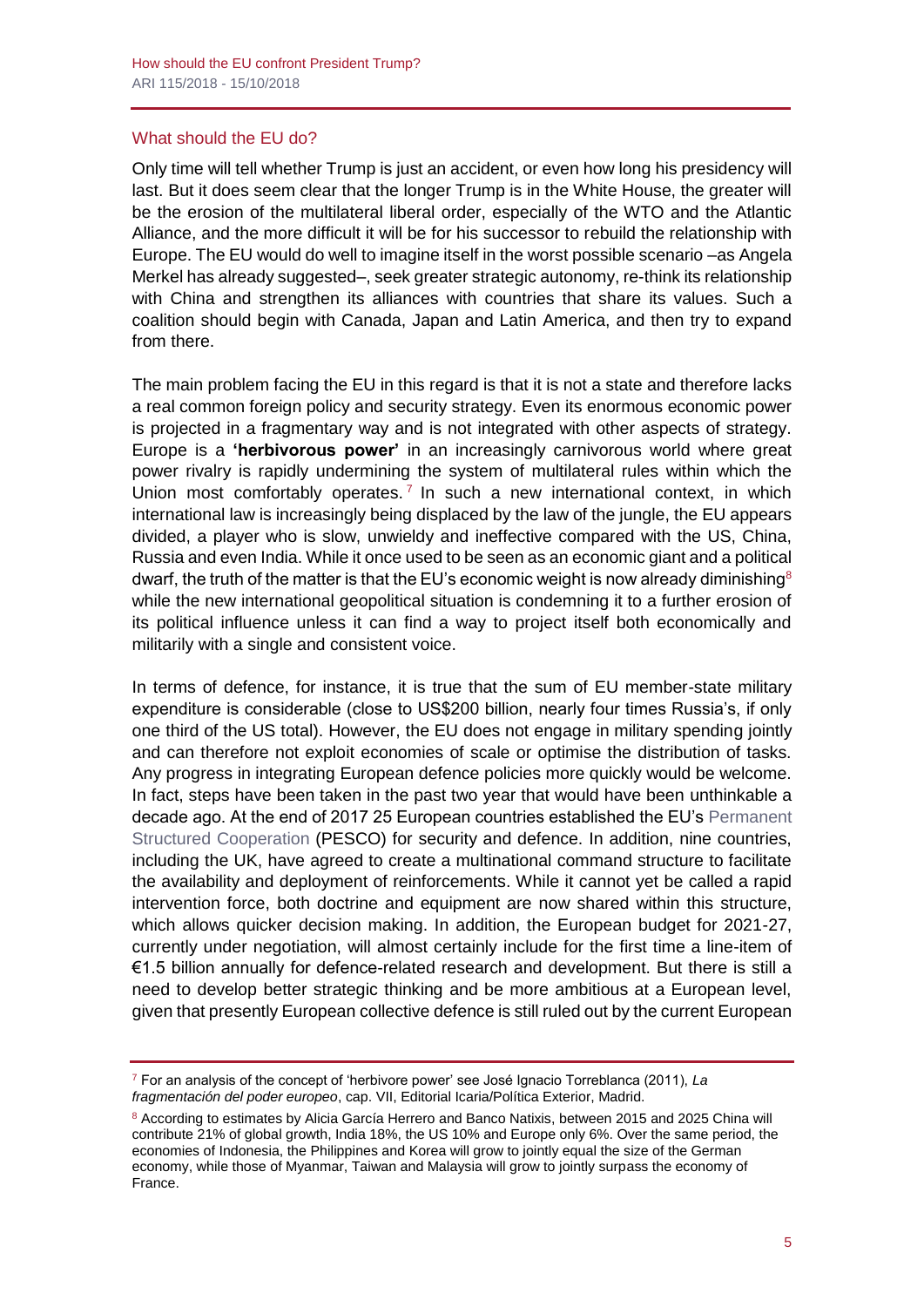Global Strategy. In conclusion, Europe needs to prepare for the (even if unlikely) worstcase scenario that the US withdraws from NATO without time for an orderly or progressive adjustment. But it must also lay the groundwork, if the US remains committed to Alliance, for European countries to develop the capacity to shoulder more of their share of the burden and to not depend so heavily on the US when there is a need to intervene. EU leadership is the key to achieving this goal, but for it to be possible the level of mutual trust between member states must be improved, which is a difficult prospect.

Where the EU remains a leading player and is accustomed to speaking with a single voice is in **trade matters**. It could therefore also take additional steps on this front, although it should go further and wield its commercial clout as a more active foreign policy tool. Without going so far as to accept China's offer to forge an alliance to counter Trump's protectionism (which is not in its interest either), the EU should continue to weave a network of free-trade agreements with like-minded countries that want to sustain an open, rules-based multilateral trading system. The system undoubtedly needs reform but it remains a precious asset that the EU must preserve. The agreements the Union has recently concluded with Japan, Canada, Singapore and Mexico should be added to others with MERCOSUR (now being negotiated), Australia and other Asian countries (the EU is currently negotiating a trade agreement with India and an investment agreement with China).<sup>9</sup> These new agreements should aim not only to bring together as many countries as possible under the leadership of the EU but also to provide a model for commercial relationships that more effectively balance the interests of companies and citizens in particularly sensitive areas (such as environmental and labour protection, and investor treatment) in such a way that support for free-trade agreements in particular, and globalisation in general, rises within the Union.

But these agreements should also serve to promote two further and more ambitious objectives. First, **the WTO needs reforming**, although that will require having the US on board. The idea would be to adopt the WTO to the current economic situation, strengthen the institution's surveillance of member-country trade policies so that they do not violate the rules and ensure the continued functioning of its dispute resolution mechanism, currently blocked by the US.<sup>10</sup> The aim would be to bring China to the WTO-reform negotiating table in order to agree on new more legitimate rules to ensure a balanced playing field and to prevent incipient trade wars from getting worse. Secondly, this network of trade agreements should help to start promoting the use of **the euro as a vehicle currency** for payments in international commercial transactions. As Juncker claimed in the debate on the state of the Union in September 2018, greater use of the euro in international trade would be the first step towards its wider use as a global reserve currency. But even though it would require, above all, a reform of internal euro governance –unfortunately still pending (including banking and fiscal reforms, and the creation of Eurobonds)–, greater use of the euro in international finance would also require a more significant political push to be successful.<sup>11</sup> Meanwhile, US protectionism,

<sup>10</sup> See the European Commission's Concept Paper on WTO reform at [http://trade.ec.europa.eu/doclib/docs/2018/september/tradoc\\_157331.pdf.](http://trade.ec.europa.eu/doclib/docs/2018/september/tradoc_157331.pdf)

<sup>9</sup> See the complete list of the EU's trade agreements at [http://ec.europa.eu/trade/policy/countries-and](http://ec.europa.eu/trade/policy/countries-and-regions/negotiations-and-agreements/)[regions/negotiations-and-agreements/.](http://ec.europa.eu/trade/policy/countries-and-regions/negotiations-and-agreements/)

<sup>11</sup> See Miguel Otero-Iglesias (2014), *The Euro, the Dollar and the Global Financial Crisis*, Routledge.